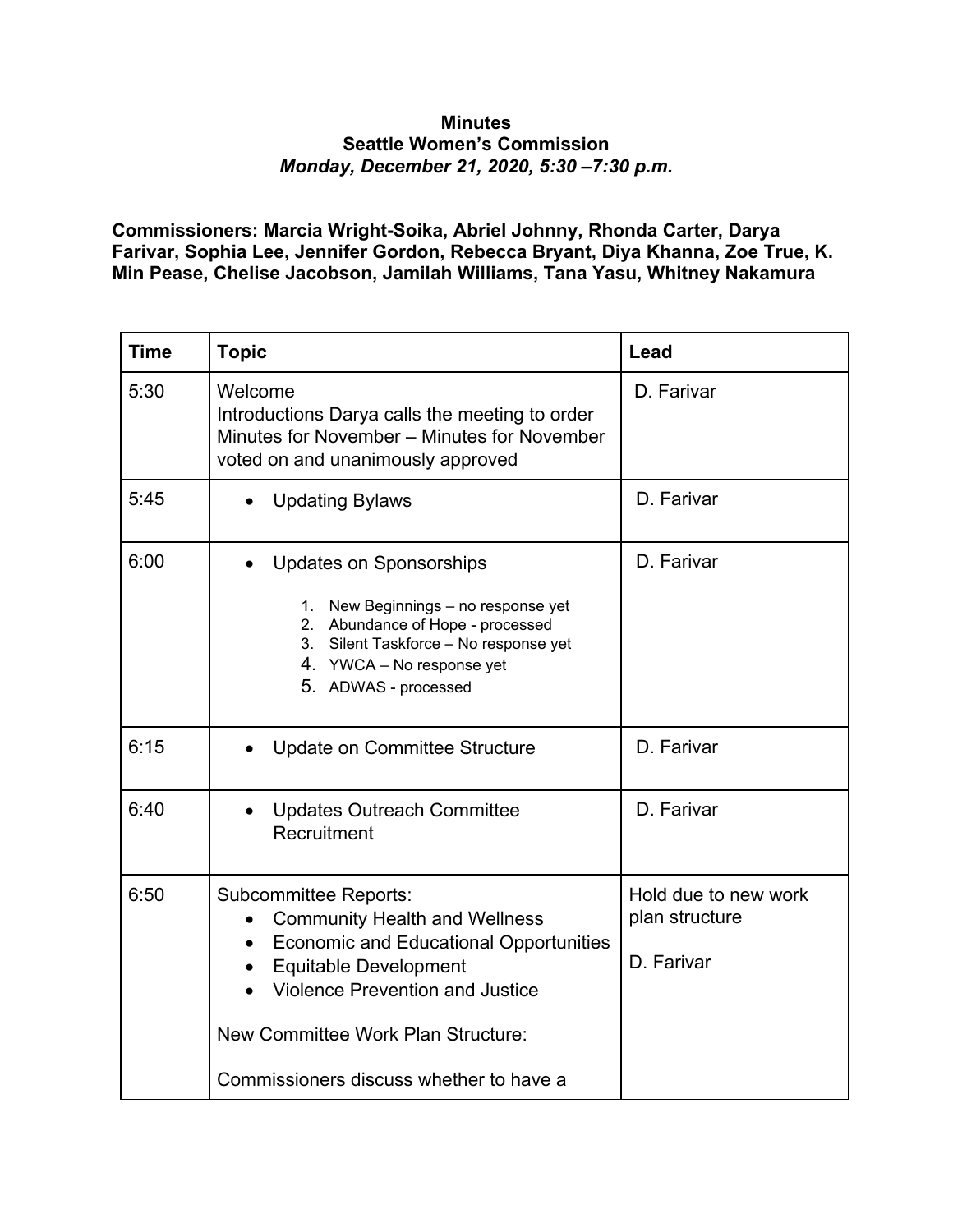| 7:15 | Seattle Human Rights Commission Letter<br>calling for the resignation of Mayor Jenny<br>Durkan. Commissioners are to vote to sign on<br>or not to sign on to the Seattle Human Rights<br>Commission letter or have another plan like an<br>op-ed, or letter of their own. The Co-Chairs met<br>with the Mayor on Friday, December 11, 2020.<br>They reported out about that meeting. At their<br>last Commission, they were waiting to have the<br>5-Commission meeting before deciding. There<br>were no Commissioners at the time that wanted<br>to move for the Mayor's resignation. Co-Chairs<br>share about how the 5-Commission meeting<br>with the mayor went. | D. Farivar |
|------|-----------------------------------------------------------------------------------------------------------------------------------------------------------------------------------------------------------------------------------------------------------------------------------------------------------------------------------------------------------------------------------------------------------------------------------------------------------------------------------------------------------------------------------------------------------------------------------------------------------------------------------------------------------------------|------------|
|      | <b>SOCR Report.</b><br>Marta is on vacation and will return on<br>January 11, 2021.<br>She has reached out to each of the 5<br>$\bullet$<br>organizations to try to get them to submit<br>their invoice and W9 to receive their<br>funding. Many of the organizations never<br>responded. If we cannot reach them by<br>the end of the year, the funds will go<br>back into the general fund. Marta has<br>diligently been trying to reach the<br>organizations that have not responded<br>yet.                                                                                                                                                                       |            |
|      | New and re-appointments are expected<br>to be confirmed on Wednesday, January<br>22, 2021, at 2:00p. If you are a re-<br>appointment you do not need to attend.<br>We will share about your work and the<br>importance of you continuing in your roll.<br>However, if you are a new appointment,<br>you will need to be there to be confirmed<br>and answer questions of Councilmember<br>Tammy Morales' Committee.                                                                                                                                                                                                                                                   |            |